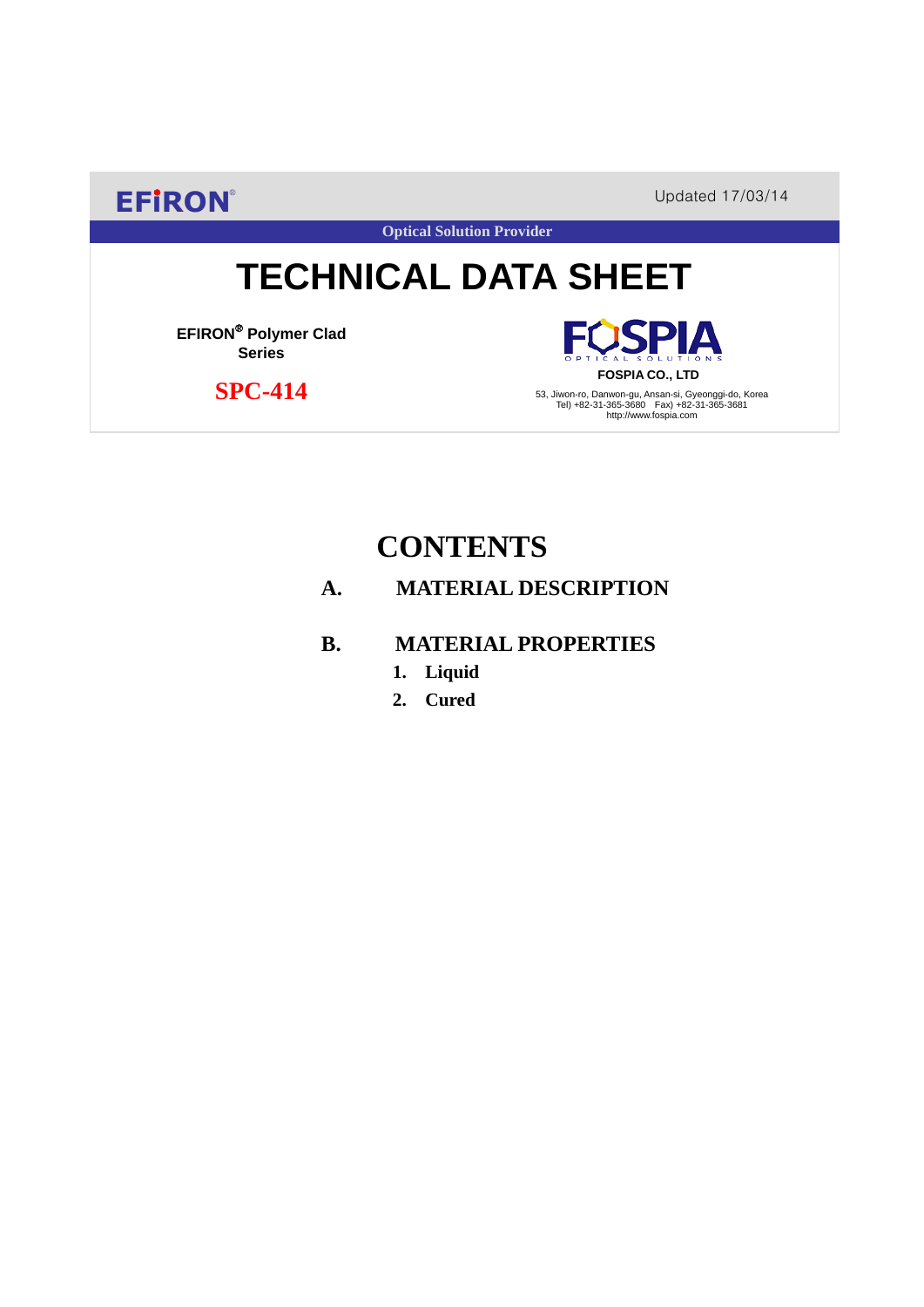### A. MATERIAL DESCRIPTION

EFIRON<sup>®</sup> SPC-414 coating is a radiation-curable acrylate useful for polymer cladding making processes. EFIRON<sup>®</sup> SPC-414 coating has suitable glass transition temperature, rapid cure property, non-yellowing, thermal resistance, high oxidative and hydrolytic (moisture) stability, which are required by optical fiber industry applications.

#### **1. CURING CONDITION**

Minimum UV dose of  $EPIRON^{\circledR}$  SPC-414 for complete cure is 1000 mJ/cm<sup>2</sup> under a nitrogen environment. However, the minimum dosage is heavily dependent upon the thickness of the PC layer.

#### **2. STORAGE**

 $EFINON^{\circledR}$  SPC-414 polymer cladding coating can polymerize under improper storage conditions. Store materials away from direct sunlight and presence of oxidizing agents and free radicals. Storage temperature range is between  $10^{\circ}$  to 30℃.

#### **3. PRECAUTION**

 $EFINON^{\circledR}$  SPC-414 polymer cladding coating materials can cause skin and eye irritation after contact. Therefore, avoid direct contact with these materials. If contact occurs, immediately rinse affected areas copiously with water.

#### **4. NOTES**

The information contained herein is believed to be reliable but is not to be taken as representation, warranty or guarantee and customers are urged to make their own tests.